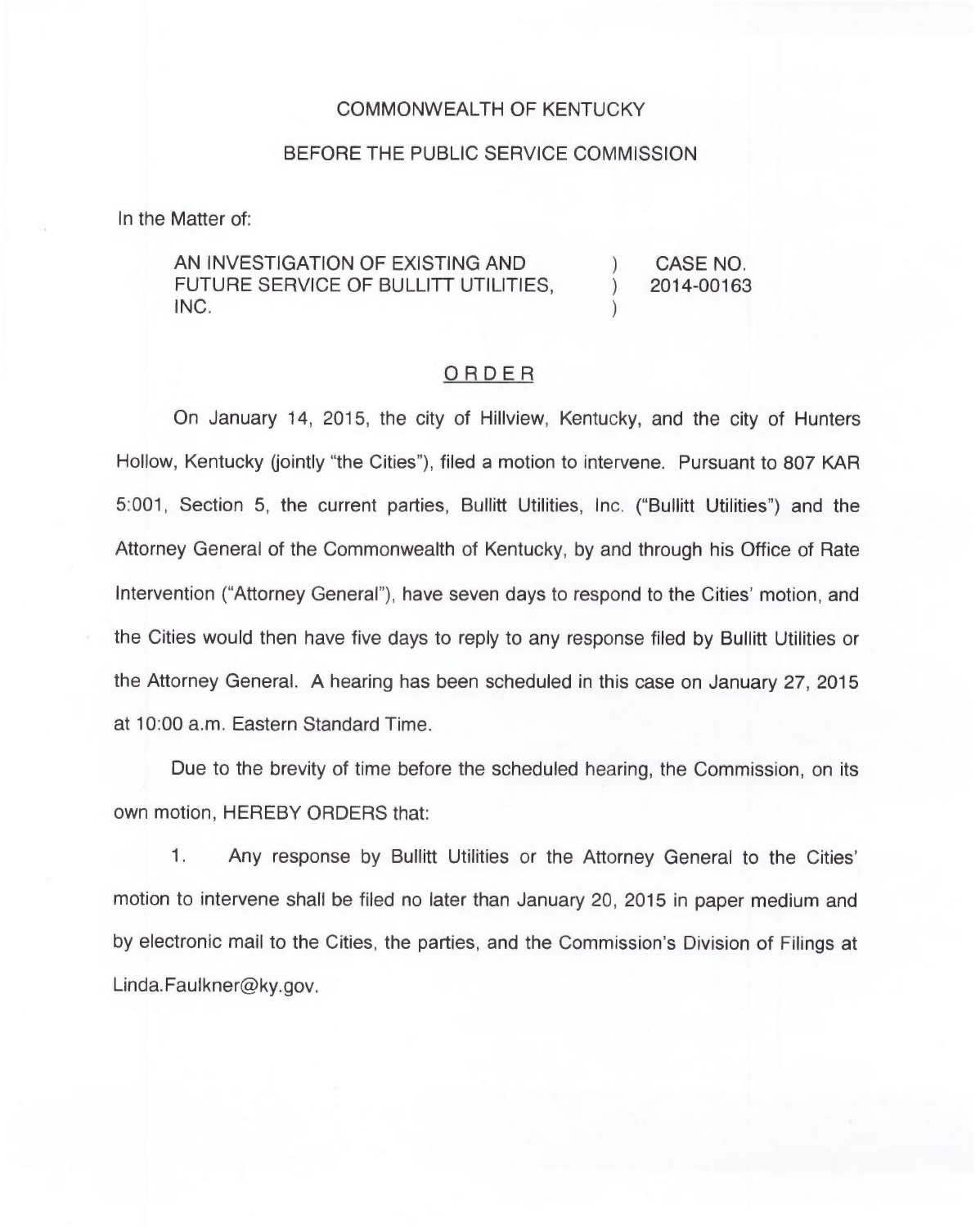2. Any reply by the Cities shall be filed no later than January 22, 2015 in paper medium and by electronic mail to the parties and the Commission's Division of Filings at Linda. Faulkner@ky.gov.

By the Commission ENTERED n JAN 15 2015 KENTUCKY PUBLIC SERVICE COMMISSION

ATTE<sub>8</sub> Executive Director

Case No. 2014-00163